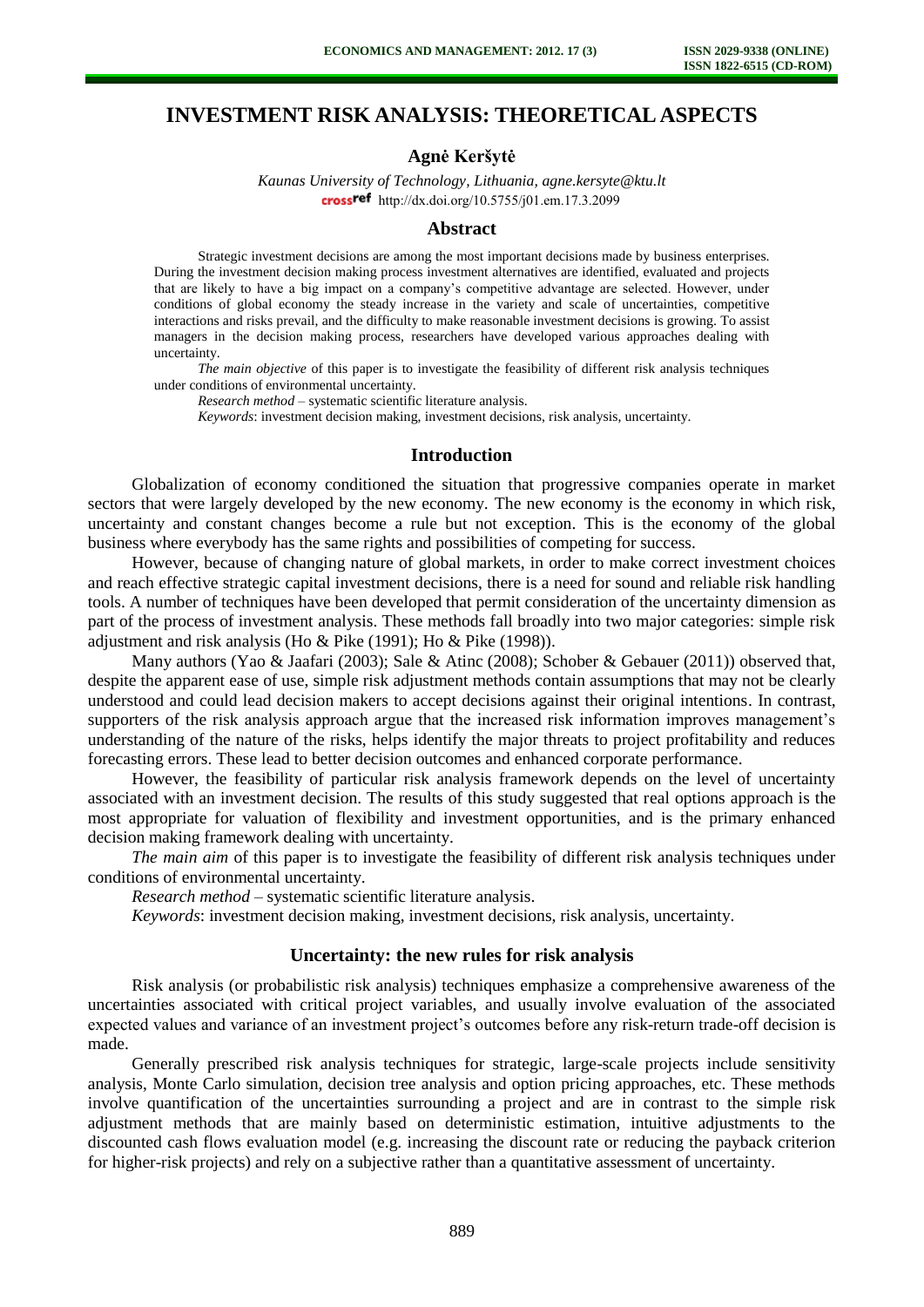Risk analysis also offers many qualitative benefits to managers and to the company as a whole. The use of risk analysis provides a systematic and logical approach to investment decision making, helps communication within the organization, and allows managerial judgment to be presented in a meaningful way. Ho & Pike (1991; 1998) also found that the risk-analysis approach provides useful insights into the project, improves decision quality and increases decision confidence.

The feasibility of particular risk analysis technique depends on the level of uncertainty associated with an investment decision.

Coyne & Subramanian (1996), Courtney *et al.* (1997), Courtney & Lovallo (2004) and other academicians distinguish four levels of uncertainty:

*Clear enough future*. At level one, the traditional microeconomic model, assuming that uncertainty is low enough for managers to make reasonably precise forecast of the future on which strategy can be based, still holds. So decisions can be made using traditional discounted-cash-flow methodologies and sensitivity analysis.

*Alternate futures.* At level two, the future will follow one of a few discrete scenarios, though analysis cannot predict which one. In this case, strategy could be built around two possible scenarios. At this level of uncertainty the number of scenarios is usually small, so strategy can be determined analytically, and decisions should be made using techniques as at level one plus Monte Carlo simulation, decision tree analysis, option pricing approaches.

*A range of futures*. At level three, continuous uncertainty prevails and a range of potential futures can be identified. There are only a few dimensions of uncertainty, though analysis can't reduce the future to a limited number of discrete scenarios. At this level, decisions can be made using decision tree analysis and option pricing frameworks.

*True ambiguity*. At level four, there is true ambiguity and a number of dimensions of continuous uncertainty exist. It is impossible to identify a range of potential outcomes or scenarios within a range. Situation analysis at level four is highly qualitative. So decisions should be made by working backward to define what managers would have to believe to support particular strategy.

In the conditions of today's globally competitive marketplace for most business situations uncertainty of two and three levels is incident and the value of flexibility to perform a particular action or not is growing.

#### **Traditional approaches dealing with uncertainty**

Traditional risk analysis techniques typically develop models based on the discounted cash flow (DCF) approach for project investment decision making. This approach is used widely to determine whether to undertake or not an investment project. However, it is rational to use DCF when the decision involves a relatively simple business structure, uncomplicated projects, and a stable environment that enables reliable forecasts. Under conditions of global economy projects or investment decisions violate the underlying assumptions of DCF, causing this analysis to be of limited value at best, or misleading at worst.

Three competing traditional risk analysis methodologies mostly are distinguished in academic literature: sensitivity analysis, traditional simulation and decision tree analysis.

*Sensitivity analysis* deals with the identification of variables that could cause significant impacts on expected outcome of the project (measured as project's NPV, or possibly IRR in some cases) and determine the impact on the project's expected outcome of a given variation in each significant variable at a time, with other variables held constant. This analysis frequently referred to as "what if?" analysis and it is useful in determining the key variables that could contribute the most to the magnitude of uncertainty associated with an investment project.

However, sensitivity analysis has some limitations (Yao & Jaafari (2003); Gilbert (2004); Wang & Hwang (2007)):

*First*, it considers the effect on NPV of only one error in a variable at a time, thus ignoring combinations of errors in many variables simultaneously.

*Second*, it treats variables as if they are independent and does not consider interrelationships that might exist between key variables. In situations when there are interdependencies among the variables, examining the effect of each variable in isolation is even less meaningful.

*Third*, it does not formally attempt to quantify risk. There is no assessment of the probability of changes in any of the variables occurring.

*Fourth*, it does not provide any clear-cut decision rule – managers do not know if their decisions should be altered as a result of the sensitivity of any variable.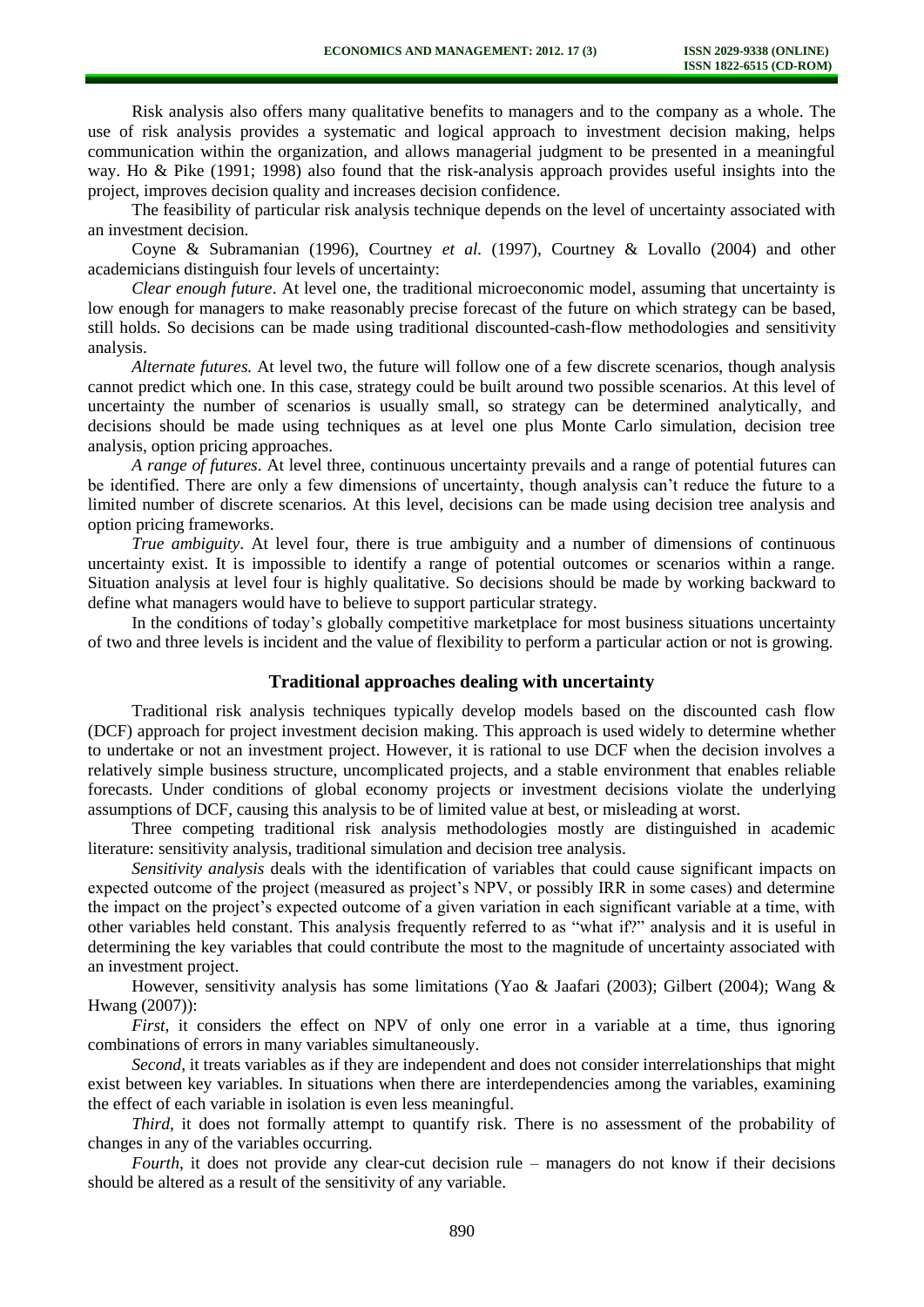Despite all these limitations, in practice sensitivity analysis is a very popular risk analysis technique (Ryan & Ryan (2002); Kester & Robbins (2010); Weaver (2011)).

*Traditional simulation techniques* use repeated random sampling from the probability distributions assigned to each of the crucial primary variables underlying the cash flow of a project to arrive at output probability distribution or risk profiles of the cash flows or of NPV for a given management strategy. The process of simulation analysis uses a mathematical model to capture the important functional characteristics of the project as it evolves through time and encounters random events which have an equal probability of occurrence.

*Monte Carlo simulation* for risk analysis is a form of traditional simulation and is explored in literature on investment appraisal (Tarnoczi *et al*. (2011); Carmichael (2011)). It is able to handle complex, multivariate investment decision problems under uncertainty with a large number of input variables, which even may interact with one another or across time.

Monte Carlo simulation provides a number of advantages over sensitivity analysis. With just a few cases, deterministic analysis makes it difficult to see which variables impact the outcome the most. In Monte Carlo simulation, it's easy to see which inputs had the biggest effect on bottom-line results. Therefore this technique is much more useful than a traditional "what if?" approach.

Monte Carlo simulation process is based on predetermined operating strategy and it may be an appropriate model for history-dependent investment proposals. However, the model requires accurate probability assessments of the significant variables, yet these are subjective and difficult to estimate in practice. In addition, this approach is not well suited to accommodate the asymmetries in the distributions introduced by management's flexibility to review its pre-established operating strategy when it turns out that, as uncertainty gets resolved over time, the realization of cash flows differs substantially from initial expectations.

*Decision tree analysis* has its roots in normative decision theory, is a well established methodology for decision analysis and is used in situations in which decision makers face a sequence of decisions, and between each two successive decisions, an outcome of the previous decision intervenes. This analysis involves the structuring of the problem by enumerating all possible intervening and final consequential outcomes and applies the principle of maximum expected utility to determine the best project alternative. So decision trees force management to bring to the surface its implied operating strategy and to recognize explicitly the interdependencies between the initial decision and subsequent decisions (Trigeorgis (2000); Wang & Halal (2010)).

The main advantage of applying decision tree analysis is that is possible to represent and analyze a series of complex sequential investment decisions to be made over time.

However, the construction of the decision tree is not only time consuming but can also be extremely messy when the problem is large and complex. Decision trees can become difficult to understand and solve because they are inherently combinatorially explosive, can become intractably large and complex quickly, and require knowledge of the joint probability distribution. In addition, pre-processing of probabilities in a relatively complex problem may become intractable. Lastly, as the number of options modelled in a tree increases, the number of scenarios increases exponentially, but often without adding much value (Lander & Pinches (1998); Wang & Halal (2010)).

Another problem that remains is how to determine an appropriate discount rate for the tree (Yao  $\&$ Jaafary (2003)). Using constant discount rate presumes that the risk borne per period is constant and the uncertainty is resolved continuously at a constant rate over time, not in discrete lumps; if discrete chance events were appropriate, then different discount rates should be used in different periods

#### **Real options approach**

The quantitative origins of real options or options on real assets derive from the seminal work of Black & Scholes (1973) and Merton (1973) in pricing financial options. Black-Scholes equation requires five parameters for calculating the option value. For real options, these parameters include the present value of future cash flows, the investment cost, the interest rate, the time horizon, and the project volatility. The first four variables are exactly the same as those required to determine the net present value. Volatility is the only added variable, although it is the most difficult to determine and the most complex of the input parameters (Eschenbach *et al*. (2007)).

Companies establish options by making an initial investment, for example by performing a market test, creating a joint venture, developing a prototype, or purchasing an operating license. If the economic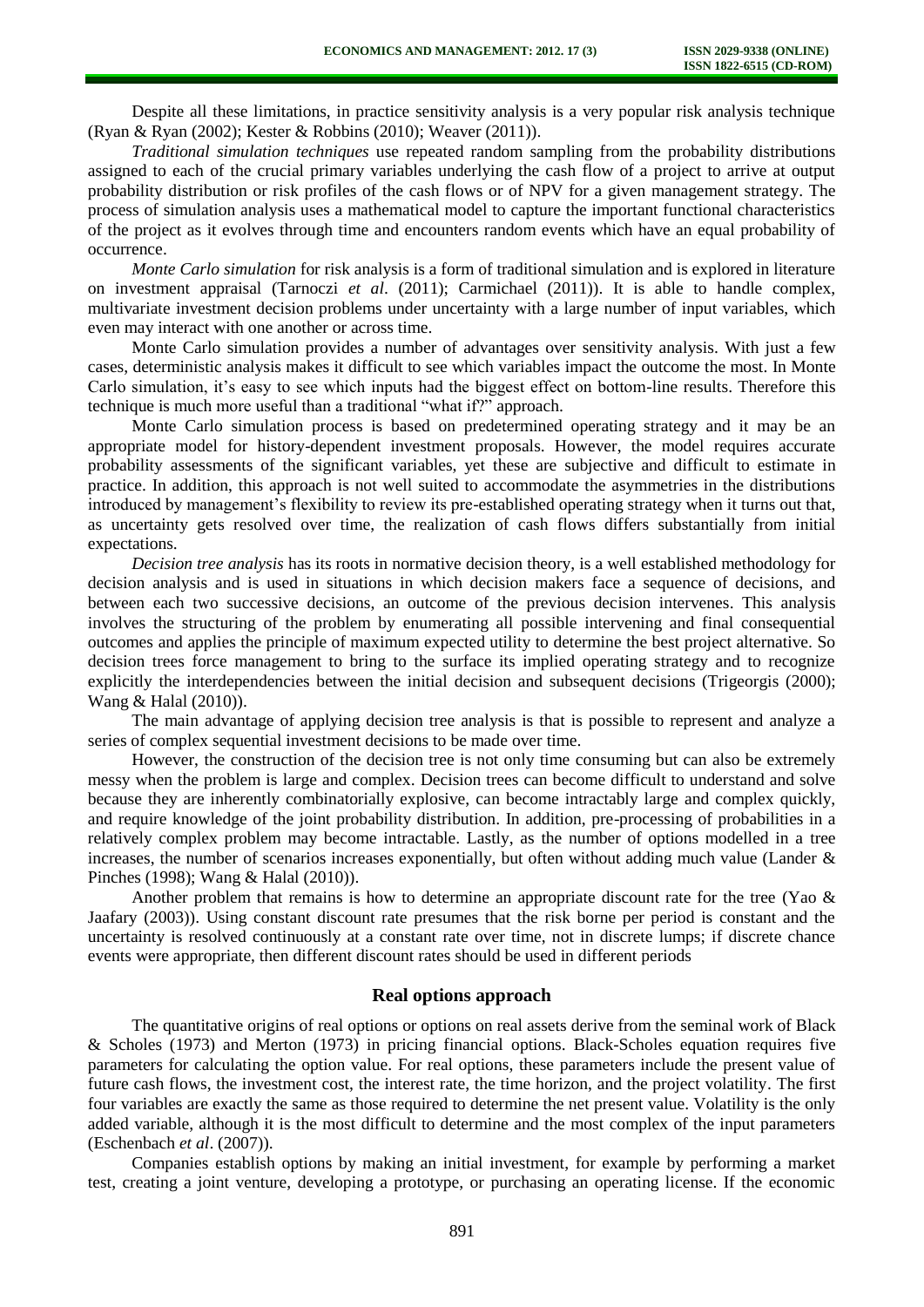prospects of the project turn out to be favorable, a company may decide to exercise the option later. Contrarily, if economic circumstances are unfavorable, it won't make any subsequent investment and abandon the option.

Real options are commonly classified into three main groups (Trigeorgis (1993, 2000); Copeland & Keenan (1998); Lander & Pinches (1998); Damodaran (1998); Madhani (2008); Zeng & Zhang (2011)): invest/grow options (scaling up, switching up, or scoping up a project), defer/learn options, and disinvest/shrink/abandon options (scaling down, switching down, or scoping down a project).

*Option to invest/grow* – this is an American call option. In particular circumstances, firms can implement projects because doing so allows them either to take on other subsequent projects or to enter other markets in the future. In such cases, the initial projects are options allowing the firm to take other projects and the firm should therefore be willing to pay a price for such options. A company may accept a negative net present value on the initial project because of the possibility of high positive net present values on future investments.

*Scale up option* – this is where initial investments scale up later through cost-effective sequential investments as market grows. *Switch up* – a flexibility option to switch products, process on plants given a shift in underlying price or demand of inputs or outputs. *Scope up* – this option values the opportunity to leverage an investment made in one industry into another, related industry cost-effectively.

*Option to defer* – holding this option derives its value from reducing uncertainty by delaying an investment decision until more information or skill is acquired. This option is an American call option and is especially valuable in an environment in which a project can be taken by only one firm (because of legal restrictions or other barriers to entry to competitors).

*Option to disinvest/shrink/abandon* – this is an American put option and it gives option's holder the right to dispose a project and recover its salvage value when under particular market conditions its cash flows do not measure up to expectations.

*Scale down* – an option to shrink or shut down a project part way through if new information changes the expected payoffs. *Switch down* – this option values a company's ability to switch to more cost-effective and flexible assets as new information is obtained. *Scope down* is valuable if operations in related industry can be limited or abandoned when there is no further potential in a business opportunity.

Real options approach is most significant in the following situations (Amram & Kulatilaka (1999); Madhani (2008)):

*First*, Uncertainty. There must be high uncertainty. This is in contrast to most traditional thinking, instead of fearing the uncertainty, option thinking is actively taking advantage of uncertainty.

*Second*, New information. It must be very likely that new information is received (decreasing uncertainty) overtime.

*Third*, Managerial Flexibility. If there is high uncertainty and new information decreases this uncertainty, there is no option value unless management is able to respond appropriately to this new information.

When option pricing techniques are used, the resulting option-based model has the following specific advantages: is based on theory, is flexible, and can be a simple yet powerful decision making framework; can, at least conceptually, be used to model and value many types of business decisions and, in some cases, easily model and value reasonably complex investment opportunities; is specifically designed to model flexibility and can account for, and value, active project management, time dependencies, project interactions and interdependencies, and option interactions; avoids the issues of risk preferences and risky discount rates by using the risk-free rate and risk-neutral probabilities; introduces asymmetry into the distribution of investment opportunity value and models risk directly versus indirectly (risky discount rate); provides specific intuition into project valuation by explicitly representing the factors which affect valuation, and produces consistent valuations.

Some academicians (Kemna (1993); Lander & Pinches (1998); Wang & Halal (2010)) argue that decision trees may be an alternative way to value flexibility, yet this investment decision making framework requires some inputs which are difficult to estimate (for example, the subjective probabilities, appropriate discount rate for the tree, etc.). When applying real options approach the impact of misleading assumptions is eliminated: subjective probabilities are not needed (expected values are determined using risk-neutral probabilities) and discounting at the risk-free rate is performed.

Table 1 compares decision trees and real options methodologies using key criteria for decision making tools.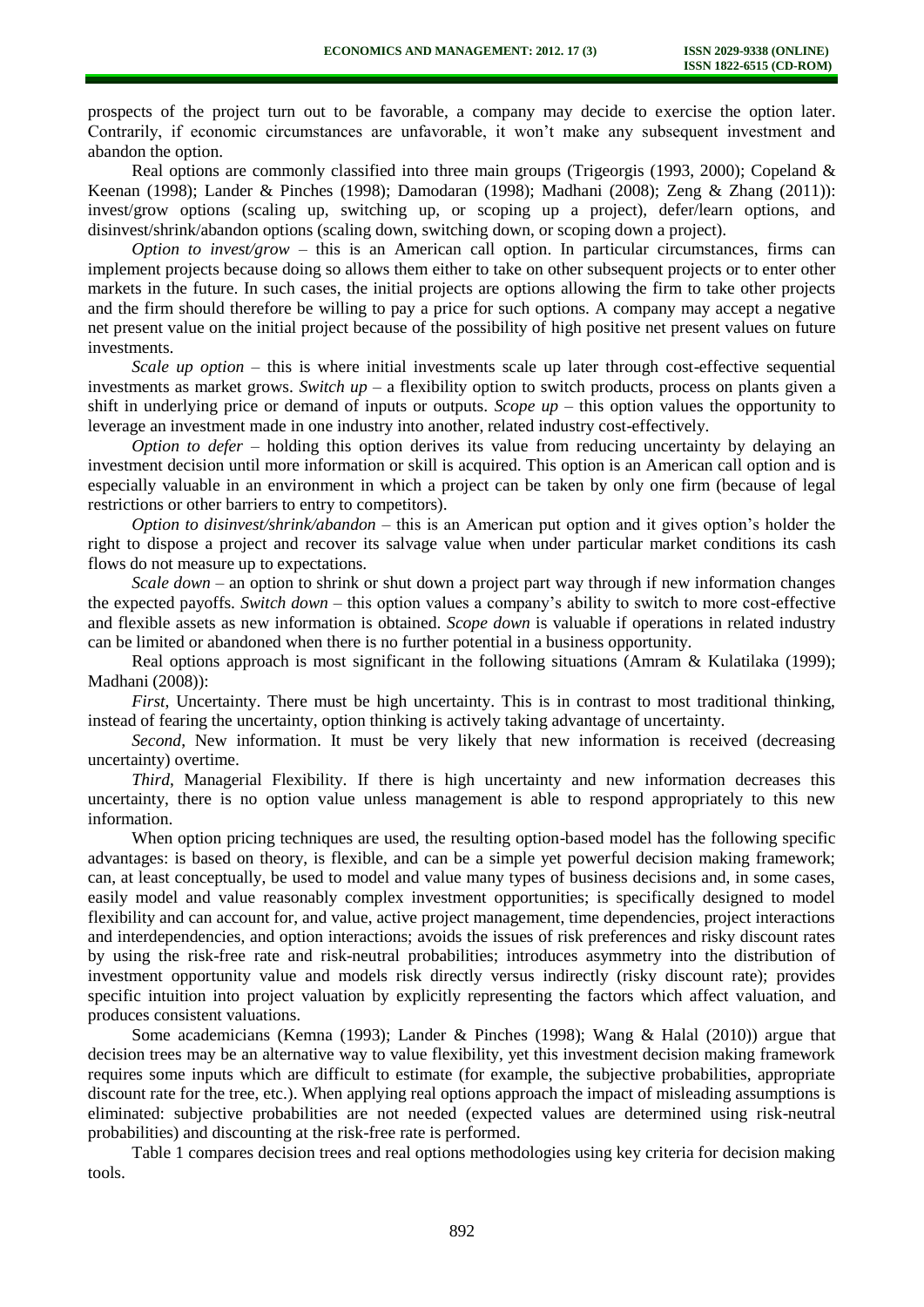| Tuble 1, Decipion weep and item options, comparison |                        |                      |                     |                             |
|-----------------------------------------------------|------------------------|----------------------|---------------------|-----------------------------|
|                                                     | <b>Cash flow based</b> | <b>Risk adjusted</b> | <b>Multi-period</b> | <b>Captures flexibility</b> |
| <b>Real options</b>                                 |                        |                      |                     |                             |
| <b>Decision trees</b>                               |                        | _                    |                     |                             |

**Table 1.** Decision trees and Real options: comparison

So in comparison with decision trees, real options analysis is a superior framework for valuation of flexibility and investment opportunities in volatile environments – situations when uncertainty of two and three levels is incident.

## **Conclusions**

The nature of global economy is one of dynamic change and uncertainty. Under such circumstances the importance of handling risk properly and managerial flexibility to alter a predetermined course of actions is growing. In academic literature a number of techniques, such as sensitivity analysis, Monte Carlo simulation, decision tree analysis and real options approach that permit consideration of the uncertainty dimension have been developed. However, the feasibility of particular risk analysis framework depends on the level of uncertainty associated with an investment decision.

Real options is the extension of financial option theory to options on real (non financial) assets. Real options valuation is important in situations of high uncertainty where managers can respond flexibly to new information. This risk analysis technique improves managerial decision making by systematically organizing the analysis; reformulating the problem to provide additional insight into, and understanding of, the investment opportunity and to reveal more features of the investment opportunity; distinguishing between alternative investment opportunities and options which are embedded in a single investment opportunity; improving communication among and between decision-makers, and providing an improved interface between capital investment decision making, strategic management, and long-range planning. So real options approach is the most appropriate for valuation of flexibility and investment opportunities, and is the primary enhanced decision making framework dealing with uncertainty.

#### **References**

- 1. Amram, M., Kulatilaka, N. (1999). Uncertainty: the new rules for strategy. Journal of Business Strategy, May/June, 25-29.
- 2. Black, F., Scholes, M. (1973). The Pricing of options and Corporate Liabilities. Journal of Political Economy, May/June, 637-659.
- 3. Carmichael, D. G. (2011). [An Alternative](http://ehis.ebscohost.com/ehost/viewarticle?data=dGJyMPPp44rp2%2fdV0%2bnjisfk5Ie46bJQtKq1TLSk63nn5Kx95uXxjL6prUqzpbBIr6ieSripsVKupp5oy5zyit%2fk8Xnh6ueH7N%2fiVbSosE20prJJtZzqeezdu33snOJ6u9jygKTq33%2b7t8w%2b3%2bS7Tq%2bns0%2bzqbI%2b5OXwhd%2fqu37z4uqM4%2b7y&hid=2) Approach to Capital Investment Appraisal. Engineering Economist, Vol. 56, Issue 2, 123-139.
- 4. Copeland, T. E., Keenan, P. T. (1998). Making Real Options Real. The McKinsey Quarterly, No 3, 129-141.
- 5. Courtney, H. G., Kirkland, J., Viguerie, S. P. (1997). Strategy under uncertainty. Harvard Business Review, November/December, 67-79.
- 6. Courtney, H., Lovallo, D. (2004). Bringing rigor and reality to early-stage R&D decisions. Research Technology Management, September/October, 40-45.
- 7. Coyne, K. P., Subramanian, S. (1996). Bringing discipline to strategy. The Mckinsey Quarterly, No 4, 61-70.
- 8. Damodaran, A. (1998). The Promise and Peril of Real Options. Working Paper, New York, 1-75.
- 9. Eschenbach, T., Lewis, N., Henrie, M., Baker, E., Hartman, J.C. (2007). Real Options and Real Engineering Projects. Engineering Management Journal, Vol. 19, Issue 4, 11-19.
- 10. Gilbert, E. (2004). Investment Basics: An Introduction to Real Options. Investment Analysts Journal, No. 60, 49- 52.
- 11. Ho, S.S.M., Pike, R.H. (1991). Risk Analysis in Capital Budgeting Context: Simple or Sophisticated? Accounting and Business Research*,* Summer, 227-238.
- 12. Ho, S.S.M., Pike, R.H. (1998). Organizational Characteristics influencing the use of Risk Analysis in Strategic Capital Investments. The Engineering Economist, Spring, Vol. 43, No. 3, 247-268.
- 13. Kemna, A. G. Z. (1993). Case studies on real options. Financial Management, Autumn, Vol. 22, Issue 3, 259-271.
- 14. Kester, G. W., Robbins, G. (2010). Financial Policies and Practices of Companies listed on the Irish Stock Exchange: Capital Structure, Dividends and Capital Budgeting. Irish Accounting Review, Vol. 17, Issue 2, 65-93.